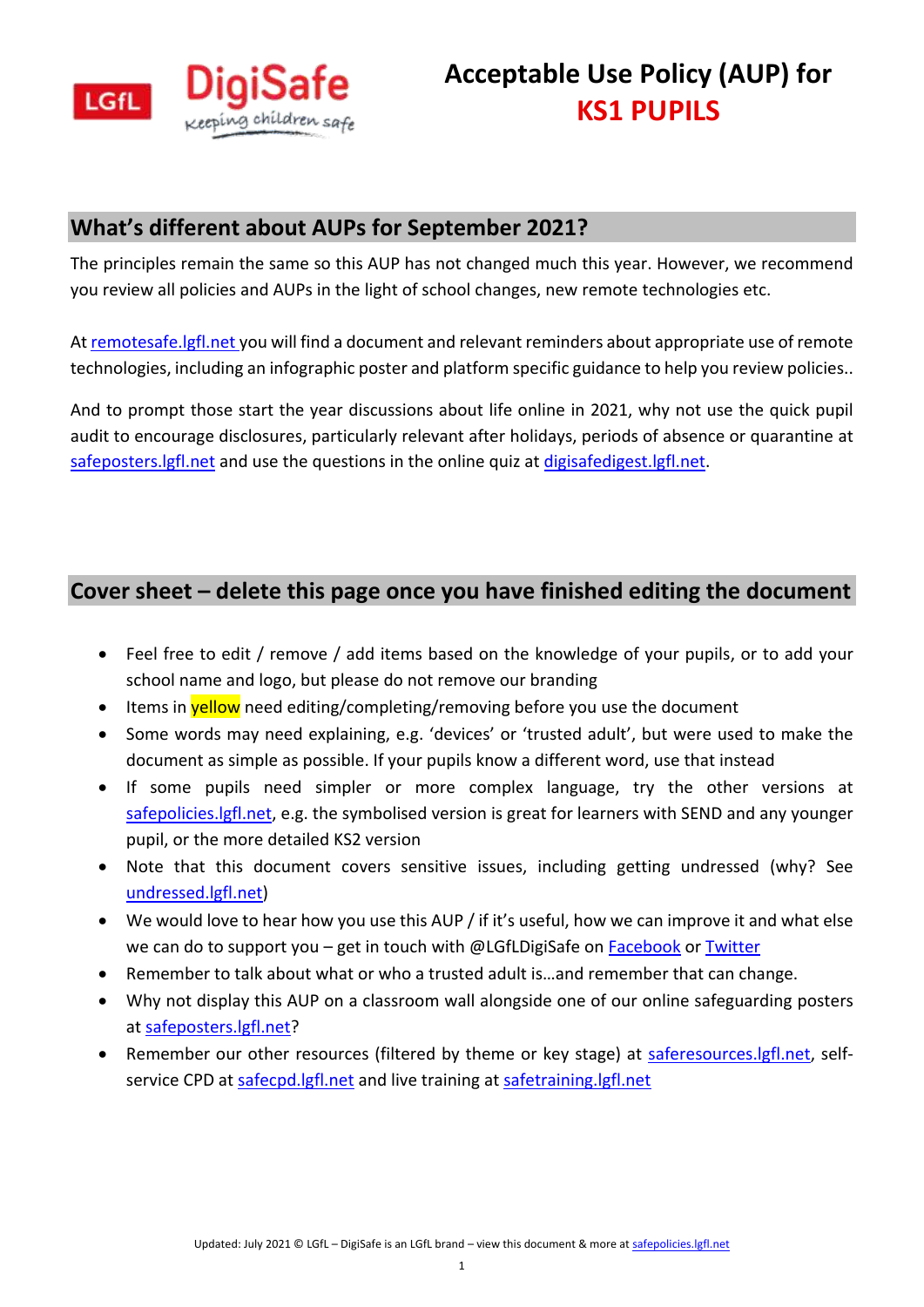

### **My name is**

You may wish to introduce the Children's Commission Digital 5 A Day – if not, delete the reference to it in the first line below: [childrenscommissioner.gov.uk/our-work/digital/5-a-day/](https://www.childrenscommissioner.gov.uk/our-work/digital/5-a-day/)

To stay **SAFE online and on my devices**, I follow the Digital 5 A Day and: ✓

- 1. I only **USE** devices or apps, sites or games if a trusted adult says so
- 2. I **ASK** for help if I'm stuck or not sure
- 3. I **TELL** a trusted adult if I'm upset, worried, scared or confused
- 4. If I get a **FUNNY FEELING** in my tummy, I talk to an adult
- 5. I look out for my **FRIENDS** and tell someone if they need help
- 6. I **KNOW** people online aren't always who they say they are
- 7. Anything I do online can be shared and might stay online **FOREVER**
- 8. I don't keep **SECRETS** or do **DARES AND CHALLENGES** just because someone tells me I have to
- 9. I don't change **CLOTHES** or get undressed in front of a camera
- 10. I always check before **SHARING** personal information
- 11. I am **KIND** and polite to everyone

#### **My trusted adults are:**

**\_\_\_\_\_\_\_\_\_\_\_\_\_\_\_\_\_\_\_\_**

**\_\_\_\_\_\_\_\_\_\_\_\_\_\_\_\_\_\_\_\_ at school**

**\_\_\_\_\_\_\_\_\_\_\_\_\_\_\_\_\_\_\_\_ at home**

[ The final gap could be at a place of worship, club, childminder, etc. You could delete the blanks and ask them to draw the people instead 1

 $\boxed{\color{blue}\blacksquare}$